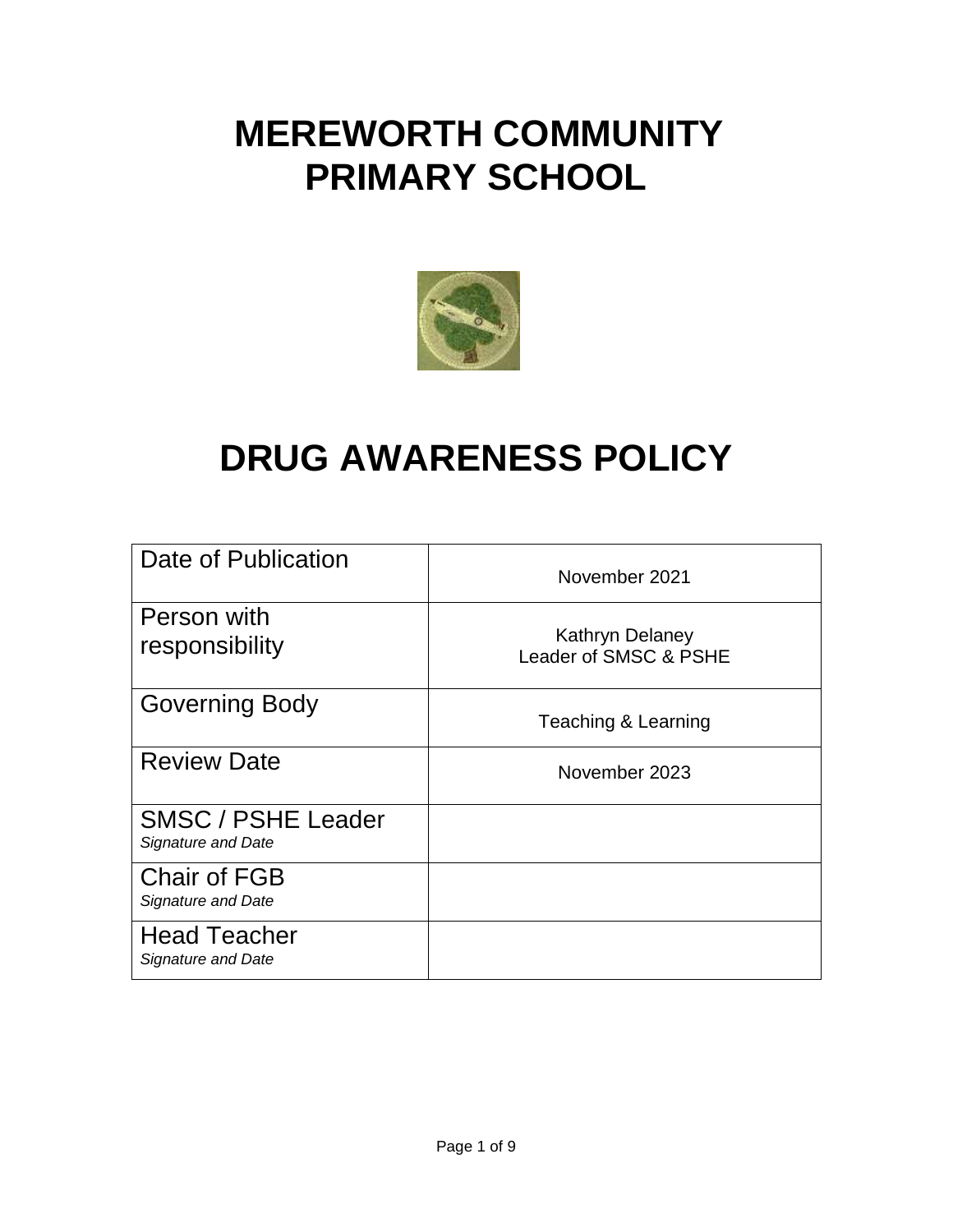# **Drug Education and the Management of Drug Related Incidents**

#### **Introduction**

The misuse of drugs both legal and illegal by young people can have a serious impact on their educational attainment, relationships with family and friends and their health and well-being, preventing them from reaching their full potential.

Schools play a fundamental role in providing drug education and in creating a safe and supportive environment that enables young people to develop their knowledge, understanding, skills and attitudes to drugs and drug related issues.

It is a government requirement that all schools have an up to date drug education policy that is accessible to all and is reviewed on a regular basis.

Mereworth Community Primary School has a social as well as a curricular responsibility to promote the well-being of all our pupils and to teach them to make healthy and informed choices. Our curriculum is rooted in the promotion of the spiritual, moral, social, cultural, mental and physical development of pupils and aspires to prepare them fully for the opportunities, responsibilities and experiences of adult life.

This policy sets out to provide the whole school community with a clear understanding of a definition of substance misuse, how we aim to address the issue within school and set out links to other school policies which support this area.

This policy applies to everyone entering or working within the boundaries of the school, including outside spaces. The school will not tolerate the use of any illegal drugs and this policy clearly sets out the process for dealing with any persons suspected of using drugs in school. The school is also a non-smoking site, this includes the use of Electronic Cigarettes.

The taking of drugs to ease medical conditions is a situation every child will experience. Children need to be taught the difference between drug taking for medicinal purposes and drug misuse. Drug misuse is an educational issue, but schools alone cannot solve the problem of misuse. Primary aged pupils, although rarely involved in misuse, can be exposed to the effects and influences of misuse in the wider community.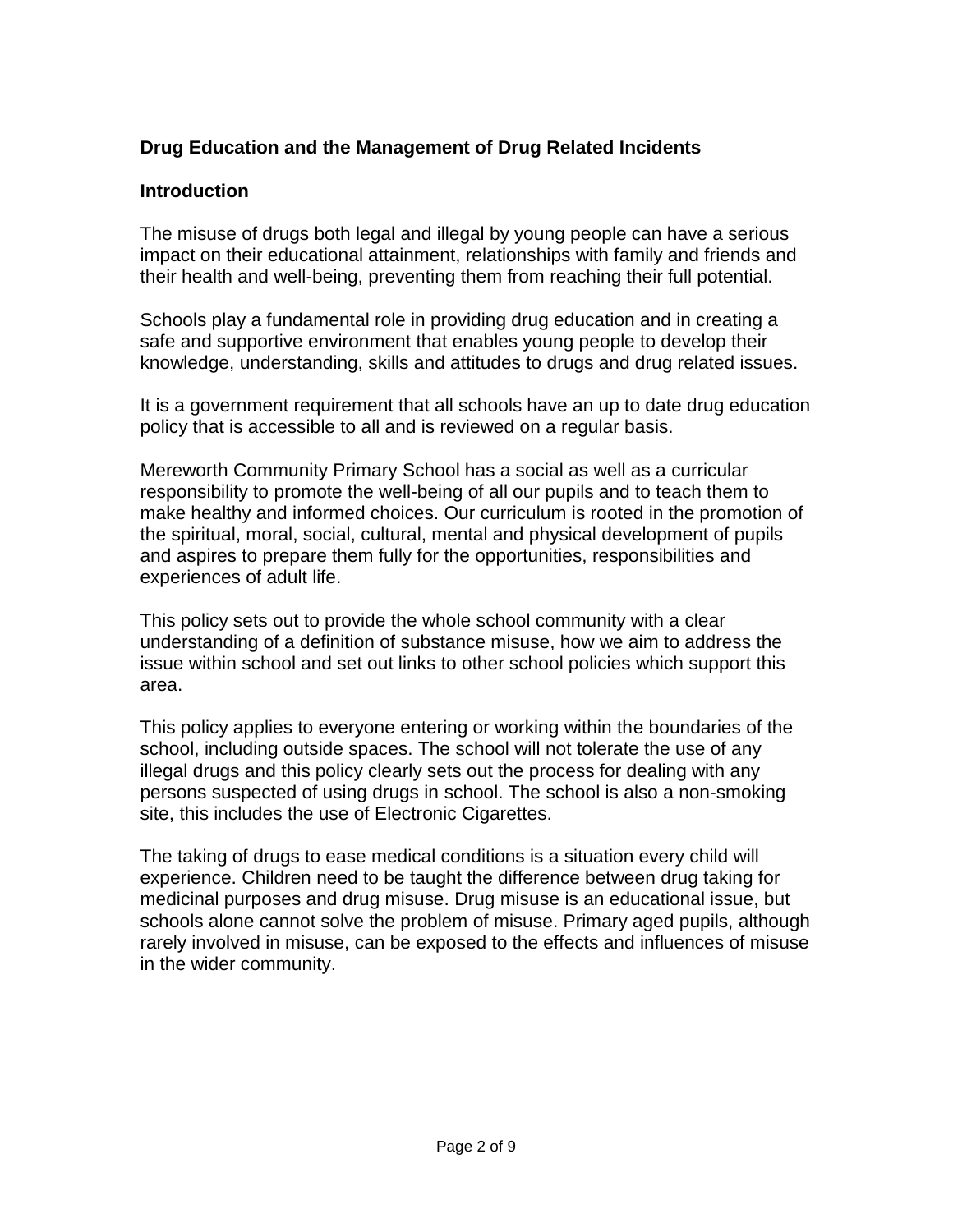### **Context**

Mereworth Community Primary School has approx 210 pupils on roll, ranging from the age of 4 to 11 years. The school is located in Mereworth village, drawing in pupils from mainly Kings Hill and surrounding villages. The school the national average number of pupils on the Special Needs Register.

#### **Definitions**

For the purpose of this policy a 'drug' is a substance people take to change the way they feel, think or behave. This includes both legal and illegal substances, volatile substances (solvents), alcohol, tobacco and prescribed drugs.

'Drug misuse' in the context of this policy refers to the non-medical use of drugs that are only intended for medical treatment and the use of drugs that have no accepted medical purpose. The main controlled drugs are opiates, stimulants, tranquillisers, hallucinogens and cannabis.

The use of alcohol and tobacco, although legal, do have long term negative effects on personal health and as such, pupils need to be made aware of the consequences that abuse of these substances could have. When teaching about lifestyle choices, sensitivity to the individual circumstances of pupils is paramount, as some children may be living with the consequences of excessive alcohol and tobacco consumption at home.

The use of Electronic Cigarettes, although, not illegal, does still cause controversy with health professionals according to the Public Health England research and commissioned report dated May 2014. It has been suggested that Electronic Cigarettes may have an effect on smoking uptake and nicotine dependency by children, at present there is not enough data to support this theory. However, there is some evidence to suggest that e-cigarettes are not risk free.

The long term impact of use is still unknown. When teaching about Electronic Cigarettes alongside tobacco, teachers need to be aware that although they can't be seen to be addictive they may help with ceasing cigarette dependency. They may also look similar in size and shape they can also be distinguishable by smell and unlike normal tobacco cigarettes some places allow the use of Electronic Cigarettes. Electronic cigarettes also deliver nicotine in the form of vapour rather than smoke and compared to tobacco products are significantly safer. More information about Electronic Cigarettes and the research carried out can be found.

[https://www.gov.uk/government/publications/vaping-in-england-an-evidence](https://www.gov.uk/government/publications/vaping-in-england-an-evidence-update-february-2019/vaping-in-england-evidence-update-summary-february-2019)[update-february-2019/vaping-in-england-evidence-update-summary-february-](https://www.gov.uk/government/publications/vaping-in-england-an-evidence-update-february-2019/vaping-in-england-evidence-update-summary-february-2019)[2019](https://www.gov.uk/government/publications/vaping-in-england-an-evidence-update-february-2019/vaping-in-england-evidence-update-summary-february-2019)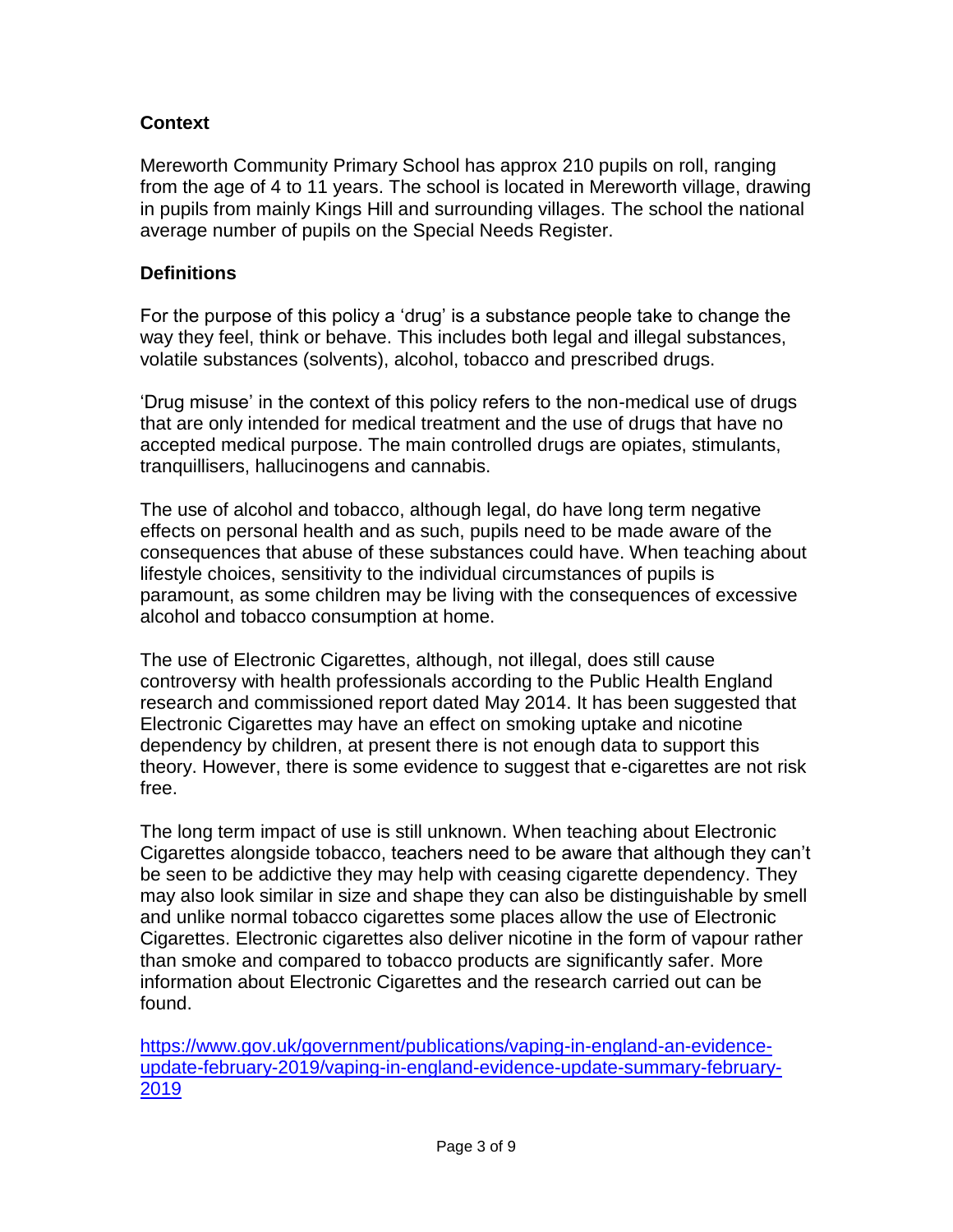# **The Aim of Drug Education at Mereworth**

The Drugs Policy forms part of the PSHE (Personal, Social and Health Education) curriculum. It is the aim of the school through this delivery to ensure that all children work and learn together in a secure, caring, stimulating, challenging, warm, friendly and supportive environment.

Emphasis is placed on enabling discussion of children's experiences and reflecting on the skills needed to stay healthy, stay safe, enjoy and achieve, and to make their contribution to the school and their community.

The aim of Drug Education is to provide an opportunity for pupils to explore and develop their knowledge, understanding, skills and attitudes to drugs and drug related issues to enable them to make informed decisions about all sorts of drugs.

Through the Drugs Policy and the delivery of a Drugs Awareness programme tailored to the needs of the children, it is the aim of the school to ensure that all children in its care have the best possible skills and appropriate information to enable them to make informed decisions about keeping themselves safe and choosing a healthy lifestyle.

Through this learning, the children should be able to have an understanding of the risks that they would be taking and the consequences of their actions. They need to be aware of the dangers, but also the positive uses of drugs. To understand how drugs can affect the body, and that not all drugs are illegal, but that all drugs do have an effect on the body. To know that some foods also contain substances that can also affect these changes.

#### **Drug Education at Mereworth:**

Increases pupils' knowledge and understanding and clarifies misconceptions about:

- the short and long-term effects and risks of drugs
- the rules and laws relating to drugs
- the impact of drugs on individuals, families and communities
- the prevalence and acceptability of drug use among peers
- the complex moral, social, economic and political issues surrounding drugs

Develops pupils' personal and social skills in order to make informed decisions to keep themselves safe and healthy, including:

- assessing, avoiding and managing risk
- communicating effectively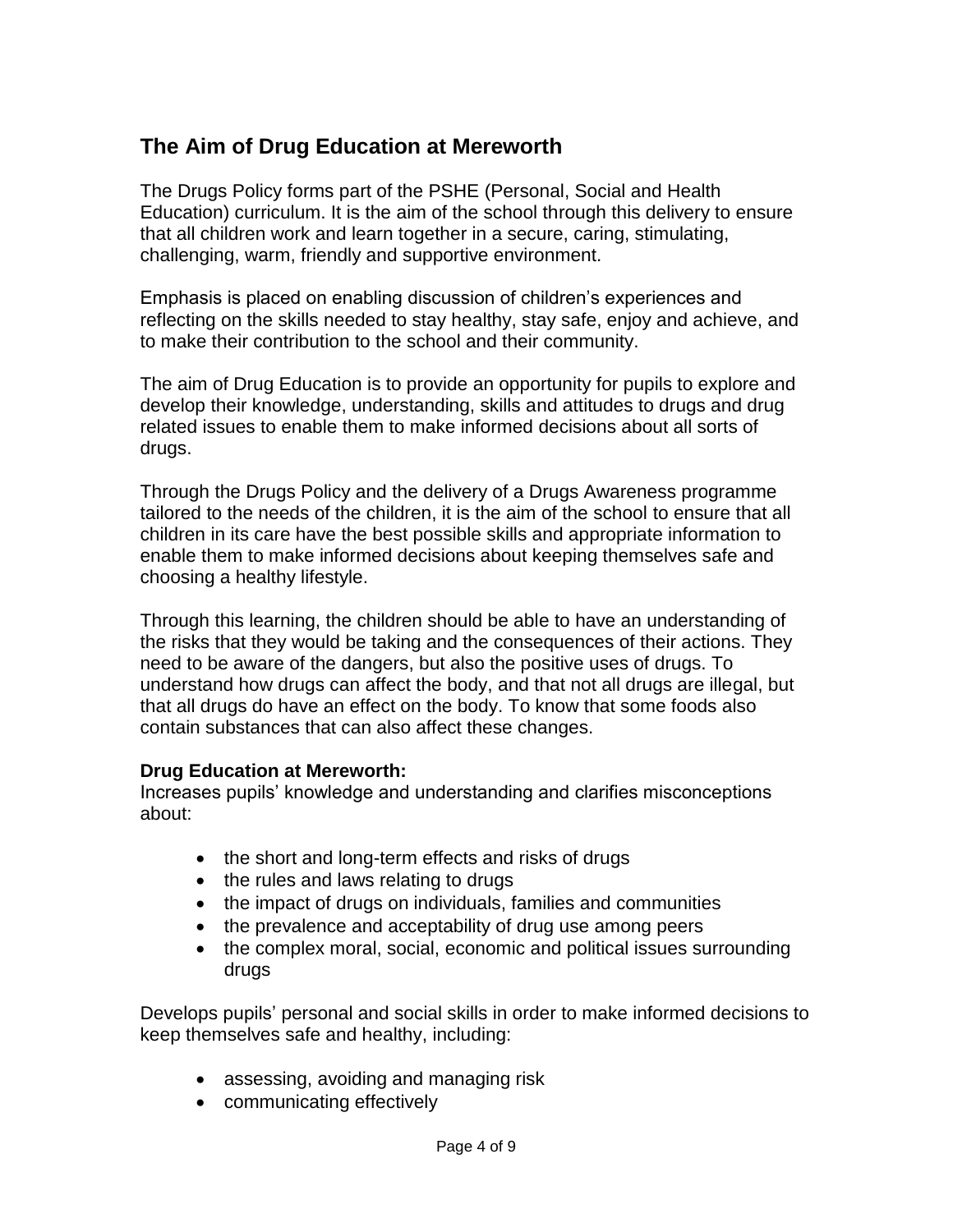- resisting pressures
- finding information, help and advice
- devising problem-solving and coping strategies
- developing self-awareness and self esteem

Enables pupils to explore their own and other peoples' attitudes towards drugs, drug use and drug users, including challenging stereotypes and exploring media and social influence.

We also aim to develop the moral framework within which children relate to issues surrounding:

- Self-respect
- Truthfulness and honesty
- Acceptance of personal responsibility
- Consideration of how our actions affect others
- Tolerance of, and respect for, differing views and behaviour
- Understanding and care for others who have a problem
- The right of others to hold and express their own views
- Co-operation for the common good

#### **Planning and Teaching Drug Education**

Drug education should be delivered through the PSHE curriculum, because it focuses on providing pupils with the opportunity to develop their knowledge, understanding, skills and attitudes.

Teachers are expected to use the following:

- the non-statutory framework for PSHE and Citizenship at Key Stages 1 and 2
- the statutory requirements within the National Curriculum Science order for all phases as the basis for developing drug education

Drug Education needs to be delivered in a safe, secure and supportive learning environment. Therefore it is essential that clear ground rules are negotiated with pupils regarding confidentiality, rights to privacy and respect and boundaries. Young people should be actively encouraged to participate in their own learning and to question and think critically.

Delivery should include a wide range of teaching and learning approaches and the core principles of these include:

- ensuring that every pupil succeeds through the provision of an inclusive education within a culture of high expectations
- the purpose of each lesson is made clear
- time is given for pupils to reflect, consolidate and apply their learning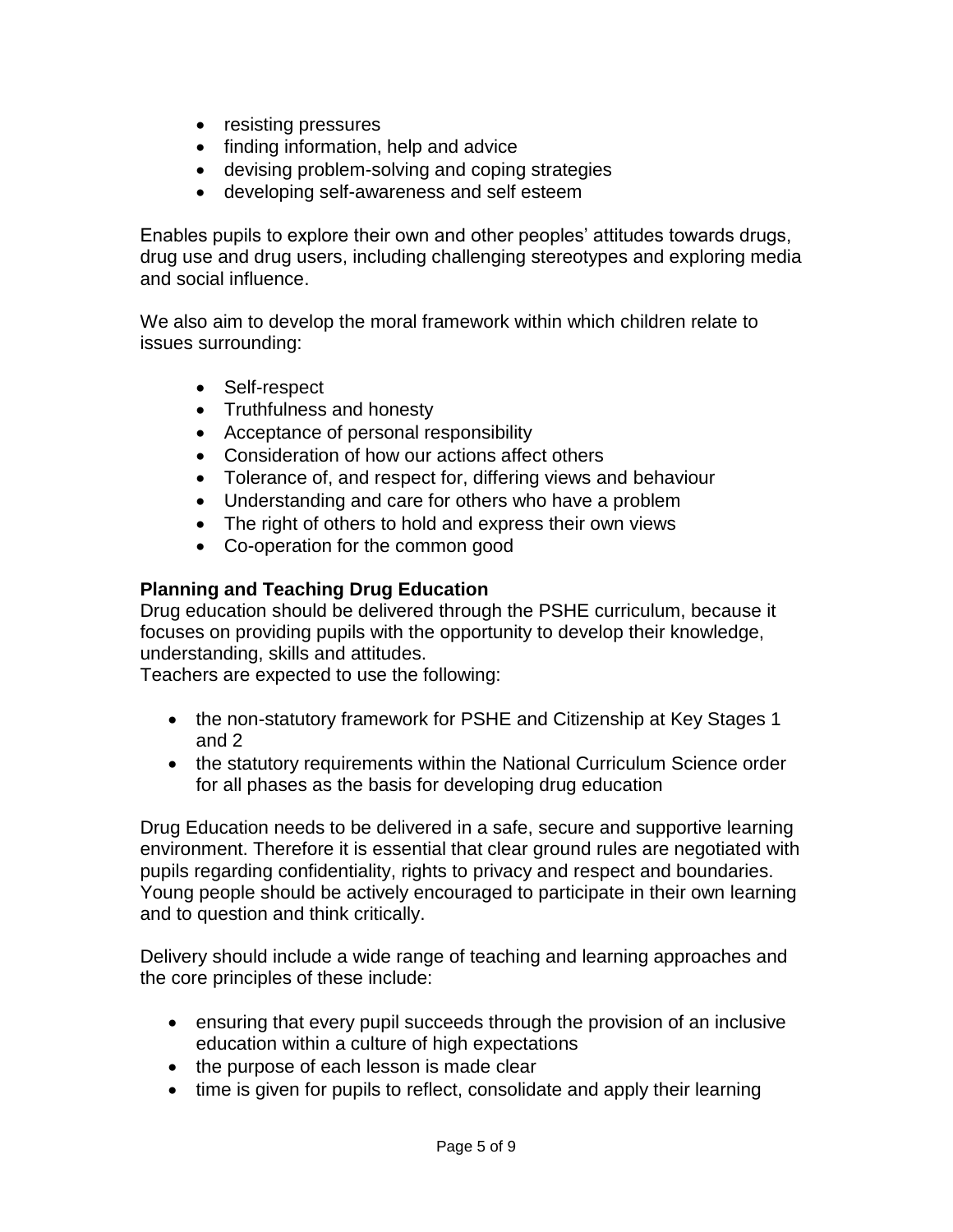- pupils are encouraged to take responsibility for their own learning and to record their own progress
- building on what learners already know: structure and pace of the lesson so that pupils know what has to be learnt and how
- making learning vivid and real develop understanding through enquiry, e-learning and group problem solving
- making learning an enjoyable and challenging experience stimulate learning by matching teaching techniques and strategies to a range of learning styles
- $\bullet$  enriching the learning experience infuse learning skills across the curriculum
- promoting assessment for learning make pupils/young people partners in their own learning

A wide range of active learning approaches should be used to ensure that all young people actively participate.

The programme for Drugs Awareness can be delivered through a variety of methods, including Circle time, Role play/drama, poetry, writing plays, painting, writing, Hot-seat, Group discussion and raw/write activities, ICT and videos. Children learn by visiting the Chemist, talking to the School Nurse or the Doctor.

Teachers are always best placed to take the lead role for the overall drugs programme, but outside contributors can play a valuable role in supporting schools. Teachers also need to ensure that the resources they use are relevant, up to date and appropriate in order to meet the needs of the children in their care.

# **Staff development and Support**

All staff should have a general drug awareness and a good understanding of the school's policy for drug education and the management of drug related incidents and any other related policies.

It is essential that all staff involved in the teaching of drug education have the opportunity to develop skills and knowledge to enable them when working with young people to confidently address drugs and drug related issues. Activities to help their development can include:

- team teaching or teachers observing other skilled staff with ongoing support from a coach/mentor
- participating in collaborative enquiry and action research supported by teaching networks
- training courses with support to apply learning in the classroom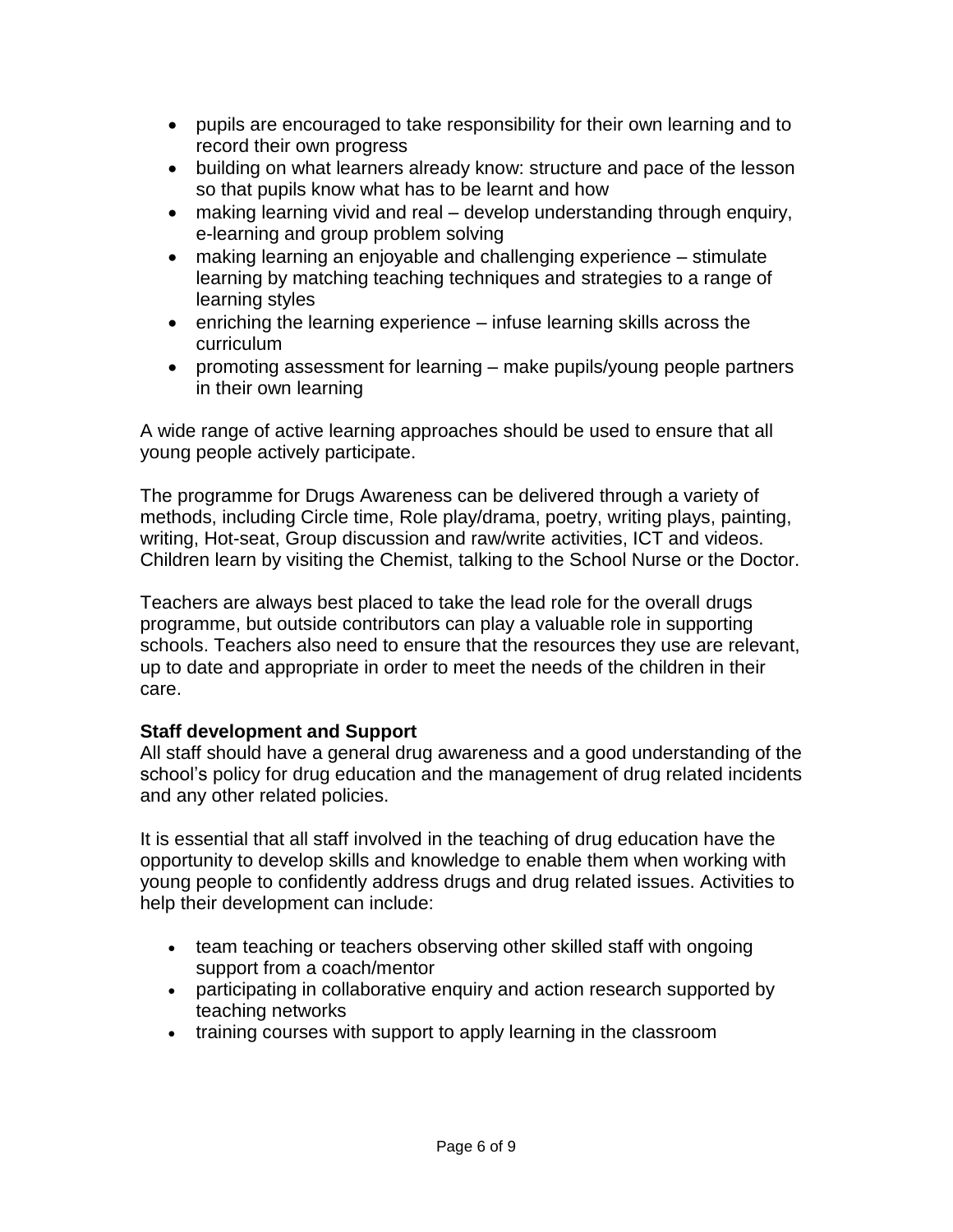#### **Assessment, Monitoring, Evaluation and Reporting**

Monitoring and evaluating enables the school to identify the relevance and effectiveness of the drug education programme through the teaching activities and resources used and whether they meet the needs and interests of the young people. The pupils should also be encouraged to reflect on the main issues of their learning.

# **Managing Drug Related Incidents**

# **Definition**

A drug related incident is defined at Mereworth as a person on the premises, be it pupil, parent, carer or visitor, who is under the influence or in possession of intoxicating substances. It may also refer to incidents out of school which directly affect Mereworth children and their immediate families.

The Head Teacher is the named staff member responsible for co-ordinating the school's response to drug incidents.

There are a number of young people in schools and other educational establishments who may require medication to be administered during the school day. Pupils with medical conditions requiring this on a regular basis should be made known to all staff and members of the school community.

Medication for pupils, if Asthma related, it is kept in a locked cupboard in the classroom. Pumps must be named and accompanied by a letter from parents/carers. Parents are required to attend the school office and sign a form explaining the dosage and when medicine should be administered. Diabetes is treated similarly with snacks and medication kept in the office for the child to test their blood sugar. ADHD medications & Epi- pens are kept in the office. However, Piriton and other anti-histamine medication are kept in the classroom. All staff administering medication are required to complete a form detailing the dosage given, date, time and initialling where appropriate.

There are photographs and details of children requiring regular medication in the staffroom, school office and each teacher has a folder containing these details. A list of pupils with medical conditions is updated at the start of each new academic year. A whole school list of pupils with medical conditions is also available in the school office.

The school has members of staff who have been trained in first aid or paediatric aid. The children know how to gain help via the Staff, and Lunch-time Supervisors.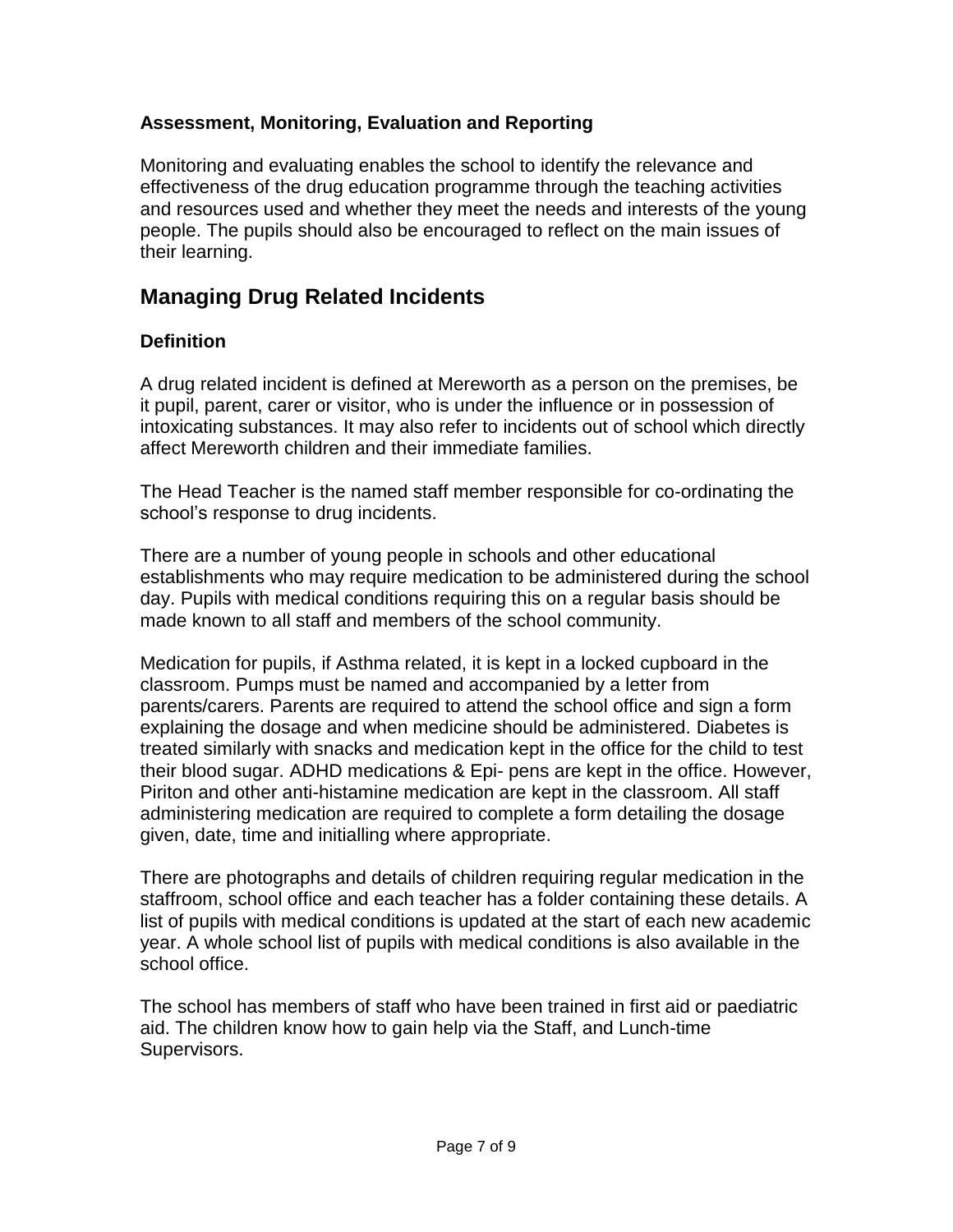The school will follow the law in that it permits school staff to take temporary possession of a substance suspected of being an illegal drug for the purpose of preventing an offence from being committed or continued in relation to that drug providing that all responsible steps are taken to destroy the drug or deliver it to a person lawfully entitled to take custody of it. This will usually be performed with the assistance of the police on occasions which do not involve alcohol or tobacco, (which will be destroyed on the premises). In issues concerning drug paraphernalia the police will always be contacted.

The school will involve parents/carers in personal searches and searches of school property, but at all times with at least two members of the school staff in attendance.

#### **Circumstances Defining where Parents/Carers or Other Agencies Including the Police may Need to be Notified**

Schools are recommended to conduct a careful investigation to judge the nature and seriousness of each incident. The emphasis should be on listening to what people have to say and asking open-ended questions. Schools should consider separating any pupils involved in the incident and ensuring that a second adult witness is present. Issues such as confidentiality, child protection, police intervention and referral to external agencies need to be given careful attention to safeguard the needs of those involved and to ensure an appropriate response is taken. Any incident involving the misuse of drugs will take account of:

- the age and maturity of the child or young person
- any previous incidents of drug misuse by the child or young person
- which drug/s are being used/supplied
- **i** is the drug legal or illegal
- how much is being used and how often
- how they take the drug, where, with whom
- how long has it been going on
- the child's home circumstances
- pupil's knowledge and understand of the school policy and rules

Any response should balance the needs of the individual with those of the wider school community, and aim to provide pupils with the opportunity to learn from their mistakes and develop as individuals.

Drug/alcohol related problems are rarely, if ever, isolated and are usually indicative of wider issues in a young person's life. A holistic approach is essential when assessing drug/alcohol use and other factors that are impacting on a young person's life and behaviour. Schools should develop a range of responses in line with local protocols. Schools have a role in identifying pupils who have drug related needs. The process of identifying needs should aim to distinguish